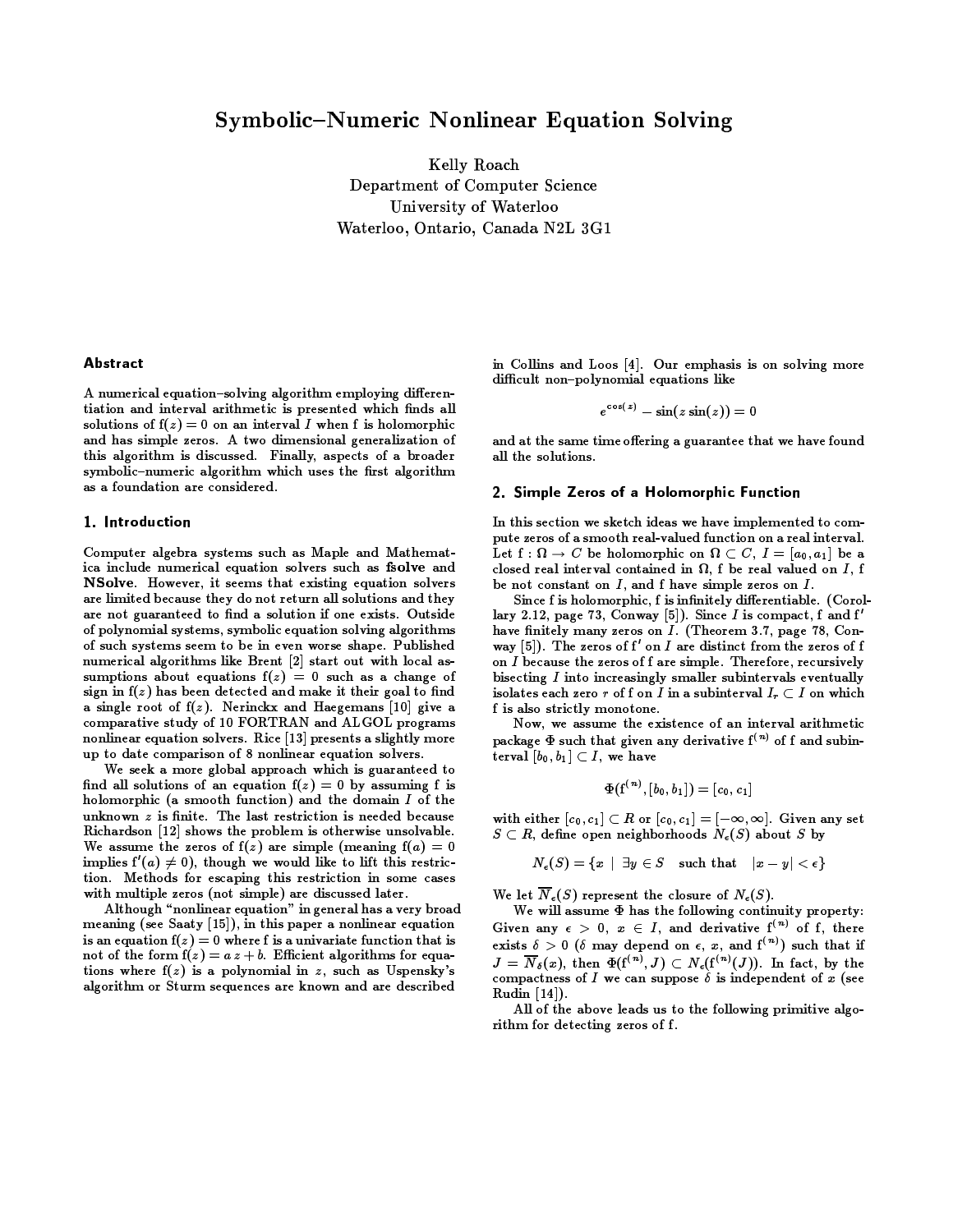```
proc \text{Zeros}(f, [a_0, a_1])if not CouldBeZero(f, [a_0, a_1]) then
  return \emptyset:
elif not CouldBeZero(f', [a_0, a_1]) then
  if f(a_0) f(a_1) > 0 then
     return \emptyset:
  else
     return Locate(f, [a_0, a_1]);
  f_1;
else
  a := (a_0 + a_1)/2;if f(a) \neq 0 then
     return Zeros(f, [a_0, a]) \cup Zeros(f, [a, a_1]);
  else
      \delta := (a_1 - a_0)/4;while CouldBeZero(f', [a - \delta, a + \delta]) do
         \delta := \delta/2;od;
      return Zeros(f, [a_0, a - \delta]) \cup \{a\}\cup Zeros(f, [a + \delta, a<sub>1</sub>]);
  f_1;
\mathbf{f}:
```
proc CouldBeZero(f,  $[a_0, a_1]$ ) return  $(f(a_0) f(a_1) \leq 0$  or  $0 \in \Phi(f, [a_0, a_1])$ ; **proc**  $Locate(f, [a_0, a_1])$ if  $0\in [a_0,a_1]$  and  $\mathrm{f}(0)=0$  then return  $\{0\};$ معام while true do  $a:=(a_0+a_1)/2;$ if  $a_0 a_1 > 0$ and  $|a_0 - a_1| / \min(|a_0|, |a_1|) < PREC$  then break: elif  $f(a) f(a_1) > 0$  then  $a_1 := a;$ else  $a_0 := a;$  $\mathbf{f}$ od: return  $\{a\}$ ; fi;

 $PREC$  is a small positive number like  $10^{-29}$  determined by the current working precision. The next two sections sketch ideas that improve the time efficiency of this algorithm. The Mean-Value Theorem speeds up procedure Zeros. Newton's method speeds up procedure Locate.

#### 3. Application of the Mean-Value Theorem

From calculus we know that if  $N_{\epsilon}(x) \subset I = [a_0, a_1]$  then

$$
\mathbf{f}(x+\epsilon) = \mathbf{f}(x) + \mathbf{f}'(\xi)\,\epsilon
$$

for some  $\xi \in N_{\epsilon}(x) \subset I$ . If  $|f'(\xi)| < B$  for all  $\xi \in I$  and  $f(x) \neq 0$ , then  $f(y) \neq 0$  for all  $y \in N_{\epsilon}(x) \cap I$  where  $\epsilon =$  $|f(x)|/B$ . Thus, while searching for zeros of f on I, we can eliminate all of  $N_{\epsilon}(x) \cap I$  from consideration if we know  $f(x) \neq 0$  and a finite bound B. If interval I is sufficiently small, then  $\Phi(f', I)$  will determine a finite bound B on f'. This leads to procedure  $Narrow(f, I)$  which trims the ends of interval  $I$  by this technique before calling Zeros (if it must). The recursive calls in Zeros are changed to be calls to procedure Narrow.

We change lines 13 and 19-20 of procedure Zeros to be:

return Narrow $(f, [a_0, a]) \cup$  Narrow $(f, [a, a_1])$ ; return Narrow $(f, [a_0, a-\delta]) \cup \{a\}$ 

and add procedure Narrow below:

 $\cup$  Narrow(f, [a +  $\delta$ , a<sub>1</sub>]);

proc  $Narrow(f, [a_0, a_1])$  $B := \text{Bound}(f', [a_0, a_1]);$ if  $B \neq \infty$  then for  $i$  from 1 to  $FUDGE_1$  do  $a_0 := a_0 + |f(a_0)|/B;$  $a_1 := a_1 - |f(a_1)|/B;$ if  $a_1 < a_0$  then return  $\emptyset$ ;  $f\mathbf{f}$ : od:  $f_i$ return Zeros $(f, [a_0, a_1])$ ; proc Bound $(f, [a_0, a_1])$  $[b_0, b_1] := \Phi(f, [a_0, a_1])$ ; return max $(|b_0|, |b_1|);$ 

 $FUDGE$ <sub>1</sub> is a "fudge factor" which we currently set as  $FUDGE_1 = 20.$ 

#### 4. Newton's Method

Once a root is sufficiently isolated by bisection and narrowing, a faster numerical method can be applied to obtain remaining digits of the root. Newton's method, the secant method, Muller's algorithm, third-order Newton iteration, and quadratic inverse interpolation all have superlinear convergence and are described in Rice [13]. We use Newton's method because it is well-known, is efficient, has low-overhead, and is easy to analyze.

Given function f, define function g by

$$
g(z)=z-\frac{f(z)}{f'(z)}
$$

If r is a root of f on  $I_r$ , then  $g(r) = r$ . Hence r is a fixed point of  $g$ . Newton's method for calculating root  $r$  of  $f$  starts with an approximation  $r_0$  and then successively computes  $r_{n+1} = g(r_n)$ . Under the right conditions, explained below, the sequence  $r_0, r_1, r_2, \ldots$  converges to r.

Formulas for the derivatives of g are:

$$
g'(z) = \frac{f(z) f''(z)}{f'(z)^2}
$$

$$
g''(z) = \frac{f''(z)}{f'(z)} - \frac{2 f''(z)^2}{f'(z)^2} + \frac{f(z) f'''(z)}{f'(z)^2}
$$

Letting  $\epsilon_n = r_n - r$  and using  $g(r) = r$  and  $g'(r) = 0$  we obtain via Taylor series expansions the results

$$
\epsilon_{n+1} = g'(\xi_1) \epsilon_n
$$

$$
\epsilon_{n+1} = \frac{g''(\xi_2)}{2} \epsilon_n^2
$$

**Contract Contract** 

for some  $\xi_1, \xi_2 \in N_{\epsilon_n}(r)$ . If  $|g'(\xi_1)| < B_1$  and  $|g''(\xi_2)| < B_2$ for all  $\xi_1, \xi_2 \in I_r$  and  $f'(z) \neq 0$  for all  $z \in I_r$ , then Newton's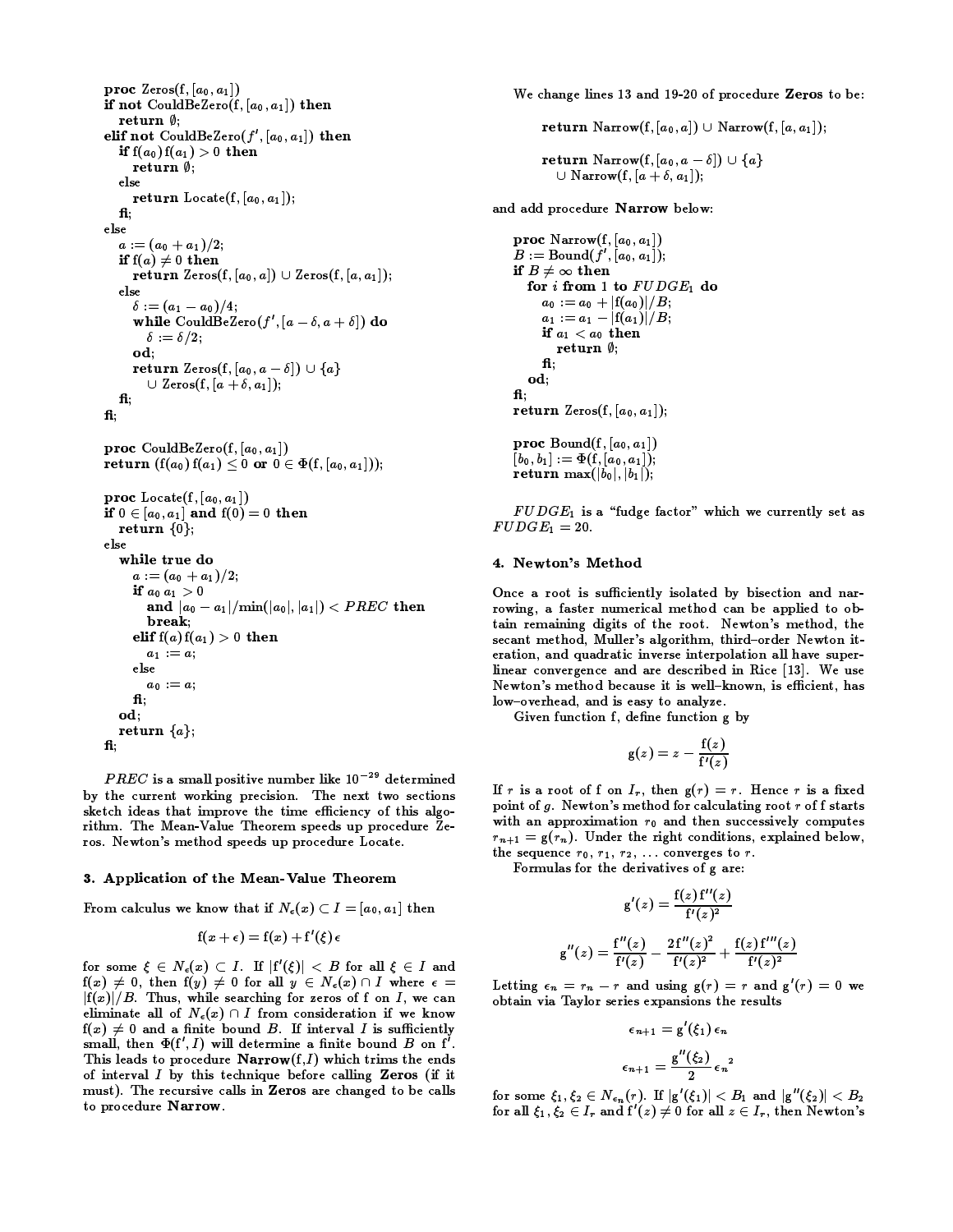method is safe to use and converges faster than bisection if either

$$
B_1\,<\,\frac{1}{2} \quad {\rm or} \quad \, B_2\,<\,\frac{1}{2\,\epsilon_0}\leq\,\frac{1}{2\,(a_1\,-\,a_0)}
$$

and we can guarantee that all  $r_i \in I_r$ . The latter can be arranged by tweaking Newton's method so that if  $r_1 = g(r_0)$ overshoots the boundaries of interval  $I_r$ , then  $r_1$  is shoved back towards the root r. Subsequent  $r_i$  computed by  $r_{n+1}$  =  $g(r_n)$  then proceeds without incident. Hence, we use

$$
r_{n+1} = \begin{cases} \min(a_0, \max(g(r_0), a_1)), & \text{if } n = 0 \\ g(r_n), & \text{if } n \ge 1 \end{cases}
$$

Now we assume  $\Phi$ 's continuity property extends to derivatives  $g^{(n)}$  of g on subinterval  $I_r \subset I$ . If interval  $J \subset I_r$  is sufficiently small, then  $\Phi(g', J)$  and  $\Phi(g'', J)$  will determine finite bounds  $B_1$  and  $B_2$ .

We modify procedure Locate and introduce procedures NewtonTest and Newton. Procedure NewtonTest tests whether Newton's method should be used and procedure Newton actually implements Newton's method. These are listed below.

```
proc Locate(f, [a_0, a_1])
if 0\in [a_0,a_1] and \mathop{\mathrm{f}}\nolimits(0)=0 then
  return \{0\};else
  for i from 1 do
     a:=(a_0+a_1)/2;if (i \mod FUDGE_2) = 0and NewtonTest(f, [a_0, a_1]) then
        a := \text{Newton}(f, [a_0, a_1]);
        break;
     elif a_0 a_1 > 0and |a_0-a_1|/{\rm min}(|a_0|,|a_1|)< PREC then
        break:
     elif f(a) f(a_1) > 0 then
        a_1 := aelse
        a_0 := a;f_iod:
  return \{a\};
fi;
proc NewtonTest(f, [a_0, a_1])global B_1, B_2;
if CouldBeZero(f', [a_0, a_1]) then
  return false;
else
  \epsilon := a_1 - a_0;a:=(a_1+a_0)/2;B_1 := g'(a);B_2 := g''(a)/2;if B_1 \geq 1/2 and B_2 \geq 1/(2\epsilon) then
     return false;
  else
     B_1 := \text{Bound}(g', [a_0, a_1]);<br>
B_2 := \text{Bound}(g''/2, [a_0, a_1]);if B_1 \geq 1/2 and B_2 \geq 1/(2\epsilon) then
        return false;
     else
        return true:
     f_1:
  f{f};
f_i;
```

```
proc Newton(f, [a_0, a_1])
global B_1, B_2;
a := (a_1 + a_0)/2;a := max(a_0, min(g(a), a_1));\epsilon := (a_1 - a_0)/2;while \epsilon/(|a|-\epsilon) \geq PREC and B_1 \leq B_2 \epsilon do
   a := g(a);\epsilon := B_1 \epsilon;od;
while \epsilon/(|a|-\epsilon) \geq PREC do
   a := g(a);\epsilon := B_2 \epsilon^2;od;
return a;
```
 $FUDGE_2$  is another "fudge factor" which in our algorithm is currently set to the value  $FUDGE_2 = 6$ .

## 5. Results

The preceding algorithm has been implemented in Maple and run on various inputs including the following examples:

(1) 
$$
e^z - 6z
$$
 for  $z \in [0, 4]$   
(2)  $\sin(z^2) \log(1 + z) - \cos(\sqrt{2}z)$  for  $z \in [0, 4]$ 

Figures  $1.1-1.2$  picture these two functions.

The operations of procedures Zeros and Narrow are represented in Figures 2.1-2.2. Each right triangle represents a narrowing step by procedure Narrow. A triangle with vertices  $(a, f(a)), (a, 0), (a + |f(a)|/B, 0)$  represents Narrow detecting  $f(a) \neq 0$  and  $B = \text{Bound}(f', [a_0, a_1]) < \infty$  allowing Narrow to eliminate subinterval  $(a, a + |f(a)|/B)$  as a possible location for any zeros of f.

The effects of procedure Zeros can be seen wherever there is a change in the slope of the hypotenuses of the triangles or two right triangles' altitudes merge together.

Gaps on the z-axis between the triangles (most visible in Figure 2.2), represent procedures Locate and Newton taking over from procedures Zeros and Narrow to locate an isolated root of f. Closeups of this process for selected roots are shown in Figures 3.-1-3.2. Points  $(a, f(a))$  in the trajectories computed by Locate and Newton are also shown. The points converge onto the z-axes where the roots are located.

In Maple, we choose nsolve as the name of the main routine to resemble Maple's routine fsolve. Procedure nsolve returns  $Nonlin(...)$  objects and these, like E or Pi, can be evaluated via Maple's evalf to as many decimal places as desired. Thus.

```
> nsolve(E^z-6*z,z,0..4);
```
 $[Nonlin(...), Nonlin(...)]$ 

 $>$  evalf  $(", 30)$ ;

```
[.204481449339915533617757754510,
2.83314789204934214261167464234]
```
Each Nonlin $(\dots)$  object records the nonlinear equation which is solved, the Newton iteration formula, a bounding interval for the root, and the two bounds  $B_1$ ,  $B_2$  needed by procedure Newton to terminate properly.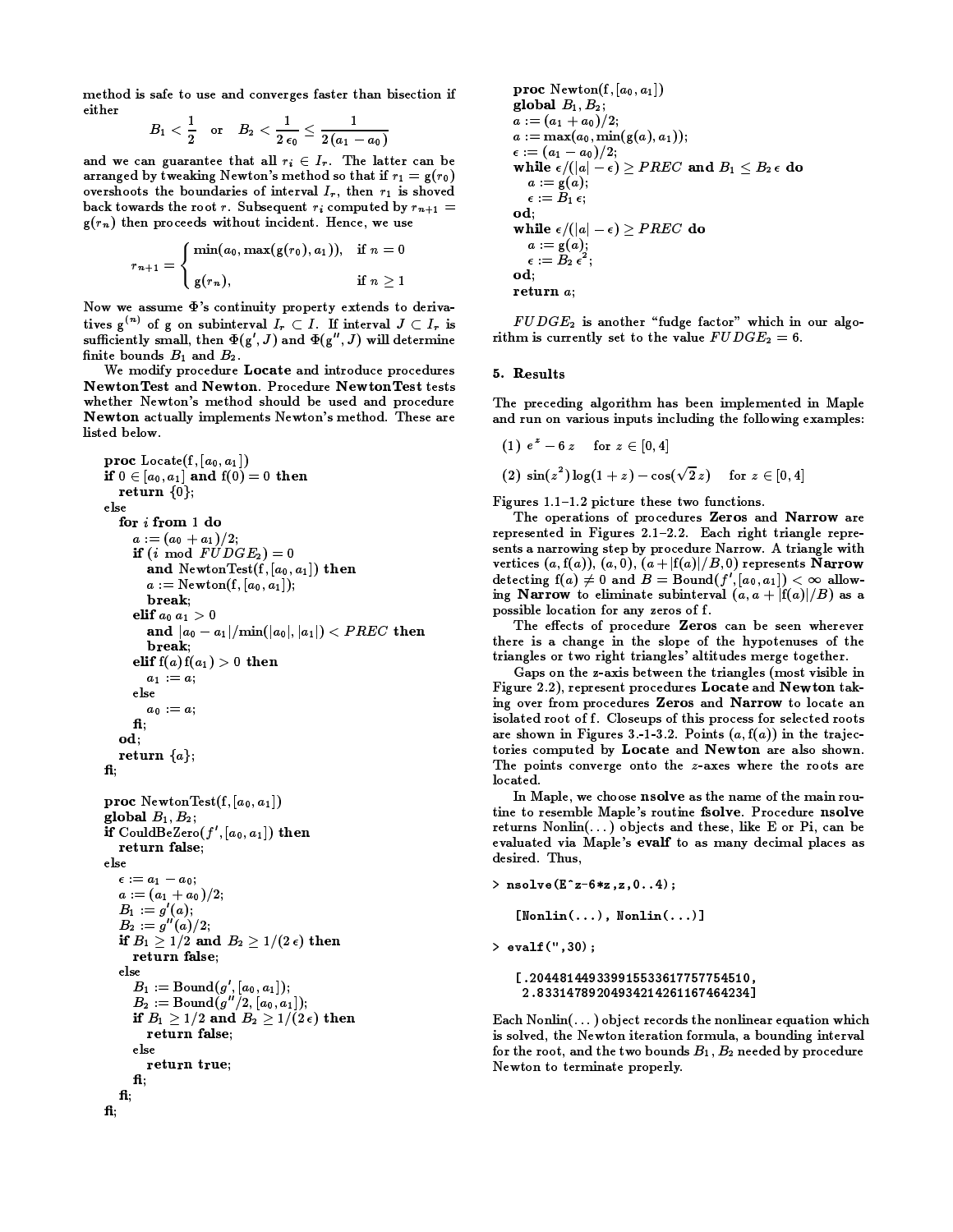## **6. Two Dimensional Systems**

Let  $f_1, f_2 : \Omega \to C \times C$  be holomorphic on  $\Omega \subset C \times C$ ;  $I = [a_0, a_1] \times [b_0, b_1]$  be a closed real parallelepiped contained in  $\Omega$ ;  $f_1, f_2$  be real valued on *I*; curves  $f_1(x_1, x_2) = 0$ and  $f_2(x_1, x_2) = 0$  intersect in a finite number of points; the partial derivatives  $\partial f_i/\partial x_j \neq 0$  at each such point; the Jacobian  $J = [\partial f_i / \partial x_j]$  is nonsingular at each such point.

The two dimensional algorithm is like the one dimensional algorithm in that it uses bisection. However in this case, bisection means cutting rectangles in half, either widthwise or lengthwise depending on which way is most profitable in improving precision. After each bisection,  $\Phi(f_i, I)$ and  $\Phi(\partial f_i/\partial x_j, I)$  are computed. If  $0 \notin \Phi(f_1, I)$  or  $0 \notin$  $\Phi(f_2, I)$ , then I can be eliminated. Otherwise, continued bisection produces I such that  $0 \notin \Phi(\partial f_i/\partial x_j, I)$ , in which case the extrema of  $f_1$  and  $f_2$  must occur at the corners of *I*. It is then possible to determine if  $f_i \neq 0$  on some edge E of I and if so to use  $\Phi(\partial f_i/\partial x_j, E) \leq B < \infty$  to perform narrowing.

Bisection and narrowing ultimately produce a parallelepiped I such that  $0 \notin \Phi(\det(J), I)$  and both  $f_1$  and  $f_2$ change sign on  $I$ . A nonsingular Jacobian  $J$  implies that  $f_1(x_1, x_2) = 0$  and  $f_2(x_1, x_2) = 0$  can intersect in at most one point p in I. Each curve  $f_i(x_1, x_2) = 0$  intersects the boundary  $\partial I$  of I twice at points  $p_{i1}$  and  $p_{i2}$ . Supposing p is in the interior of I, then all 4 intersection points  $p_{ij}$ are distinct and can be isolated from each other. If the  $p_{1j}$ points alternate with the  $p_{2j}$  points around the perimeter of I, then the two curves actually do intersect and point p exists. Otherwise, the two curves do not intersect and p does not exist.

The generalization of Newton's formula to two dimensions is

$$
\vec{\mathrm{g}}(\vec{z}) = \vec{z} - J^{-1} \cdot \vec{\mathrm{f}}(\vec{z})
$$

and bounds  $||D\vec{g}(\vec{\xi_1})||_2 < B_1$  and  $||D^2\vec{g}(\vec{\xi_1})||_2 < B_2$  must be determined.

## 7. Results

The two dimensional algorithm has been implemented in Maple and run on some inputs including

$$
\begin{array}{ll} (1) \ \ e^{x} - 6 \ y, \quad \ \ e^{y} - 6 \ x & \ \hbox{for} \ ( \, x,y) \in [0,4] \times [0,4] \\ (2) \ \ x - 3 \cos(3 \ x) - y, \ \ x - y - 2 \cos(2 \ y) \\ \hbox{for} \ ( \, x,y) \in [0,4] \times [0,4] \end{array}
$$

Figures 4.1-4.2 plot the curves  $f_1(x, y) = 0$  and  $f_2(x, y) =$ 0 for these examples. The solutions being sought are the intersection points of these curves.

The operations of the two dimensional Zeros and Narrow procedures are represented graphically in Figures 5.1-5.2. Most rectangles represent regions of the  $xy$ -plane eliminated by steps in either Zeros or Narrow. Only the very smallest rectangles represent regions that have not been eliminated and these surround the solutions we seek.

Finally, Figures  $6.1-6.2$  are closeups for selected solutions of these two systems which picture the trajectories of approximate solutions  $(x_n, y_n)$  computed by two dimensional versions of the Locate and Newton procedures. The Newton iteration formulas for example (1) are

$$
g_1(x,y) = \frac{e^y (e^x x - e^x + 6 y - 6)}{e^x e^y - 36}
$$

$$
g_2(x,y) = \frac{e^x (e^y y - 6 - e^y + 6 x)}{e^x e^y - 36}
$$

and these lead to solution  $(x,y)=(2.8331478920493421425,$ 2.8331478920493421425) as shown in Figure 6.1.

### 8. Multiple Zeros, Non-Holomorphic Functions, Infinite Intervals

Hoenders and Slump [7] describe a method for determining number and multiplicities of zeros of a function based on a numerical quadrature technique, but as they show in their Tables 4-5, this technique is unstable. It seems unlikely to us that any numerical technique could decisively solve this problem. Symbolic methods can come to our aid in some instances. First, if  $f(z) \in K(z)$  is a rational function over a suitable computable extension  $K$  of  $Q$ , then squarefree factorization is applicable. Second, if  $f(z) \in K(z, \theta(z))$ where  $K(z, \theta(z))$  is a purely transcendental extension of a computable extension K of Q,  $z = a$  is a multiple zero, and  $f(z) = h(z, \theta(z))$  where h is a rational function, then

$$
\mathbf{r}_1(a, \theta(a)) = \mathbf{h}(a, \theta(a)) = 0
$$

 ${\bf r}_2(a, \theta(a))={\bf h}_1(a, \theta(a))+{\bf h}_2(a, \theta(a))\,\theta'(a)=0$ 

are rational functions in a and  $\theta(a)$  identical to zero. Since  $y = \theta(a)$  is a common root of both  $r_1(a, y)$  and  $r_2(a, y)$ , the resultant

$$
\mathbf{r}(a) = \mathbf{res}(\mathbf{r}_1(a,y), \mathbf{r}_2(a,y), y)
$$

must be zero. Hence a is a root of  $r(x) = \text{res}(r_1(x, y), r_2(x, y), y)$ and is algebraic over K. The equation  $r(x)$  can be solved symbolically for  $x = a$  and then this solution substituted into  $f(x)$  and  $f'(x)$  to ascertain if  $f(a) = f'(a) = 0$  proving  $x = a$  is a multiple zero. Third, if  $f(z)$  can be decomposed as a composition  $f(z) = u(v(z)), z = a$  is a root of  $u(z)$  with multiplicity m,  $z = b$  is a root of  $v(z) - a$  with multiplicity *n*, then  $z = a$  is a root of  $f(z)$  with multiplicity mn.

A piecewise holomorphic function defined by

$$
f = \begin{cases} f_1(z), & \text{for } z \in I_1 \\ f_2(z), & \text{for } z \in I_2 \\ \cdots \\ f_n(z), & \text{for } z \in I_n \end{cases}
$$

consisting of finitely many holomorphic  $f_i : \Omega \to C$  may be treated as *n* separate inputs to our algorithm.

An expression f containing non-holomorphic subexpressions can sometimes be rewritten to become holomorphic or piecewise holomorphic. As an example, suppose  $f(z) =$  $u(|v(z)|)$  where u and v are holomorphic. Then solve  $u(z) =$ 0 and replace  $|u(z)|$  by better expressions  $\pm u(z)$ .

Our algorithm is restricted to a finite interval I. In some cases, such as  $f(z) = \sin(z)$ , this is necessary, for otherwise there would be an infinite number of solutions. In other cases, such as  $f(z) = e^z - 6z$ , there are only finitely many solutions even on  $I = R$ . The strategy proposed in this case is to use some asymptotic analysis to find  $a, b \in R$  such that  $f(z)$  is non-zero on  $(-\infty, a)$  and  $(b, \infty)$  leaving only  $I = [a, b]$ to contend with.

#### **9. Elementary Solutions**

Bundy and Welham [3] describe concepts of attraction, collection, and isolation which sometimes lead to solutions of nonlinear equations. Taking a somewhat related algorithmic approach, suppose  $f(z) \in K(z, \theta_1, ..., \theta_n)$  is an elementary expression where each  $\theta_i$  is exponential, logarithmic, or algebraic. Factoring, we suppose  $f(z) = p(z, \theta_1, ..., \theta_n)$ is irreducible in  $R = K[z, \theta_1, \ldots, \theta_n]$ . Apply rules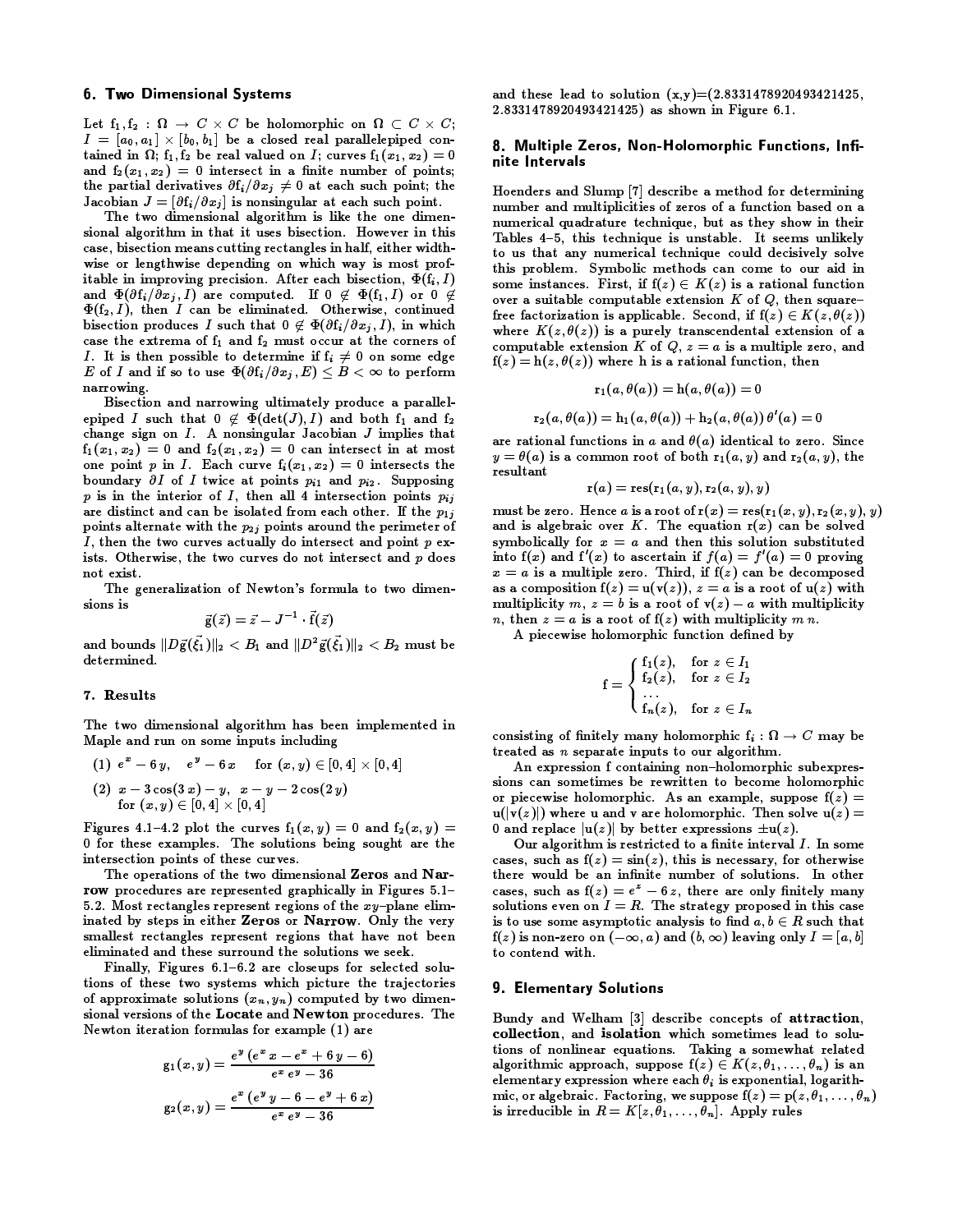- (1)  $(e^{\eta_1(z)})^a (e^{\eta_2(z)})^b \rightarrow e^{a \eta_1(z) + b \eta_2(z)}$
- (2)  $a \log(\eta_1(z)) + b \log(\eta_2(z))$ <br>  $\to \log((\eta_1(z))^a (\eta_2(z))^b) + 2 \pi i \kappa(z)$
- (3)  $e^{\eta_1(z)+a\log(\eta_2(z))} \to (\eta_2(z))^a e^{\eta_1(z)}$
- (4)  $\log(\eta_1(z) (e^{\eta_2(z)})^a)$  $\rightarrow$  log( $\eta_1(z)$ ) + a  $\eta_2(z)$  + 2  $\pi i \kappa(z)$
- (5)  $p(\theta) \rightarrow \theta$  rootof( $p(x), x, \kappa(z)$ )
- (6)  $e^{\eta} c \rightarrow \eta \log(c) + 2 \pi i \kappa(z)$
- (7)  $\log(\eta) c \rightarrow \eta e^c$
- (8) rootof(p(x), x, a) c  $\rightarrow$  p(c)

where  $a, b \in Z$  and  $\kappa : C \to Z$  is an integer-valued piecewise constant function of z.

For rule (1), let  $\theta_i$  and  $\theta_j$  be exponentials. Try to find integers a, b, c such that  $f(z) = p(\theta_i, \theta_j) = \theta_j^c q(\theta_i^a \theta_j^b)$ (consider  $p(0, y)$  and degrees) and simplify  $f(z)$  to  $q(\theta)$  where  $\theta = \exp(a \eta_i(z) + b \eta_j(z)).$ 

For rule (2), let  $\theta_i$  and  $\theta_j$  be logarithms. Try to find a rational  $\mu$  such that  $p(\theta_i, \theta_j) = q(\theta_i + \mu \theta_j)$  (consider  $p(x, 1)$ ,  $p(1, y)$ , and lcoeff's) and simplify  $f(z)$  to  $q((\theta + 2 \pi i k)/a)$ where  $\theta = \log (\pm (\eta_1(z))^a (\eta_2(z))^b)$ ,  $\mu = b/a$ , and  $k \in Z$ is chosen according to a given root  $z = r$  (given by our numerical algorithm).

Rules  $(1)-(2)$  are applied first. Rules  $(3)-(8)$  are applied with new factorization. This scheme will solve some equations.

### 10. Conclusion

The algorithm in this paper promises to return all solutions of an equation  $f(z) = 0$  over an interval I. The generalization to two dimensions does the same in two dimensions and we are confident the same method can be generalized to  $n$ dimensions.

Computer algebra is moving out of the era where symbolic expressions like  $(a b)^c$ ,  $\sqrt{x^2}$ , Maple's RootOf, and Mathematica's InverseFunction have had poor or no relation to actual numbers into an era where proper semantics establishing a mapping from symbolic expressions to complex numbers is fully appreciated and enforced. Symbolic expressions are names for numbers. In this paper, we introduce a new kind of name, the Nonlin(...) object. Rather than a vague unknown solution of a nonlinear equation (cf. Mathematica's InverseFunction), a Nonlin $(\ldots)$  object represents a particular number which can be evaluated to as many decimal places as the user likes, just as it is possible to do with Pi or E. The future promises to bring more such objects into the realm of computer algebra: implicit functions, implicit solutions of differential equations, etc., and such objects will always have a definite meaning over the field of complex numbers. The mathematical impetus to study the algebra of such objects more carefully will likely emerge as these objects come on line, can be routinely calculated, and are equipped with sensible semantics.

## References

[1] Alefeld, G., and Herzberger, J. (1983) Introduction to Interval Computations, Academic Press.

- [2] Brent, R. P. (1971), "An Algorithm with Guaranteed Convergence for Finding a Zero of a Function", The Computer Journal, 14, 422-425.
- [3] Bundy, A., and Welham, B. (1981) "Using Meta-Level Inference for Selective Application of Multiple Rewrite Rules in Algebraic Manipulation", Artificial Intelligence  $16(2)$ .
- [4] Collins, G. E. and Loos, R. (1983) "Real Zeros of Polynomials", Computer Algebra Symbolic and Algebraic Computation, Second Edition, (ed. B. Buchberger, G. E. Collins, and R. Loos) Springer-Verlag, 83-94.
- [5] Conway, John B. (1978), Functions of One Complex Variable, Second Edition, Springer-Verlag.
- [6] Hardy, G. H. (1910), Orders of infinity. Cambridge Tracts in Mathematics 12.
- [7] Hoenders, B. J. and Slump, C. H. (1992) "On the Determination of the Number and Multiplicity of Zeros of a Function",  $Computing, 47(3-4), 323-336.$
- [8] Ioakimidis, N. I. and Anastasselou, E. G. (1986) "On the Simultaneous Determination of Zeros of Analytic or Sectionally Analytic Functions", Computing 36(3)  $239 - 247.$
- [9] Kearfott, R. Baker (1991) "Decomposition of Arithmetic Expressions to Improve the Behaviour of Interval Arithmetic for Nonlinear Systems", Computing 47(2),  $169 - 191.$
- [10] Nerinckx, D., and Haegemans, A. (1976), "A Comparison of Non-Linear Equation Solvers", Journal of Computational and Applied Mathematics 2, 145-148.
- [11] Ratschek, H., and Rokne, J. (1984) Computer Methods for the Range of Functions, Ellis Horwood Limited.
- [12] Richardson, Daniel (1968) "Some Undecidable Problems Involving Elementary Functions of a Real Variable", The Journal of Symbolic Logic  $33(4)$ , 514-520.
- [13] Rice, John R. (1993) Numerical Methods, Software, and Analysis, Academic Press, 323-410.
- [14] Rudin, Walter (1976), Principles of Mathematical Analysis, McGraw-Hill.
- [15] Saaty, Thomas L. (1981), Modern Nonlinear Equations, Dover.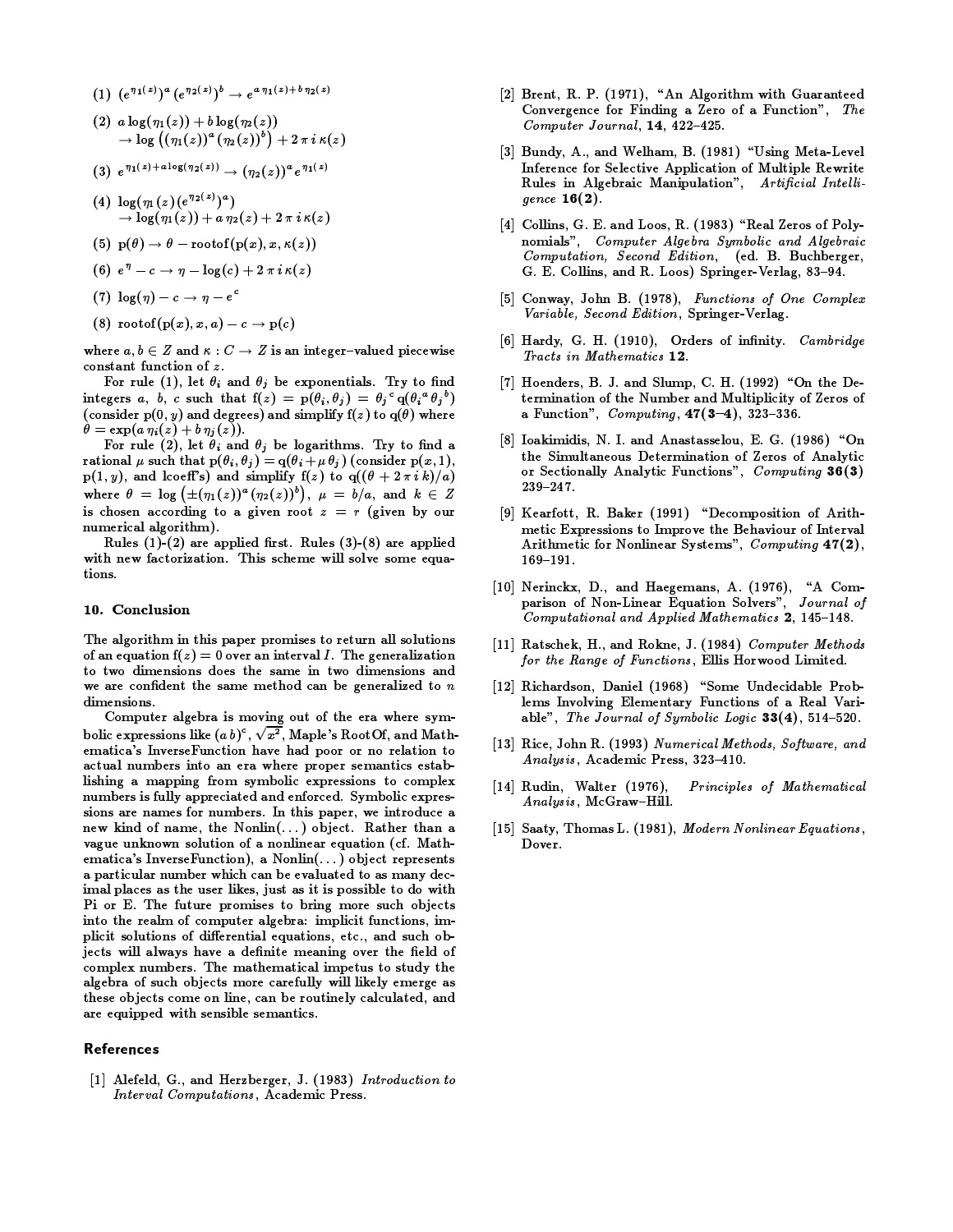

# Figure 3.1  $e^z - 6z$

 $-$ i ya ya kutoka wa 1950, waka wakazi wa 1950, waka wa 1950, wa 1961, waxa wa 1961, waxa wa 1970, waxa wa 1970, wa 1970, wa 1970, wa 1970, wa 1970, wa 1970, wa 1970, wa 1970, wa 1970, wa 1970, wa 1970, wa 1970, wa 1970,